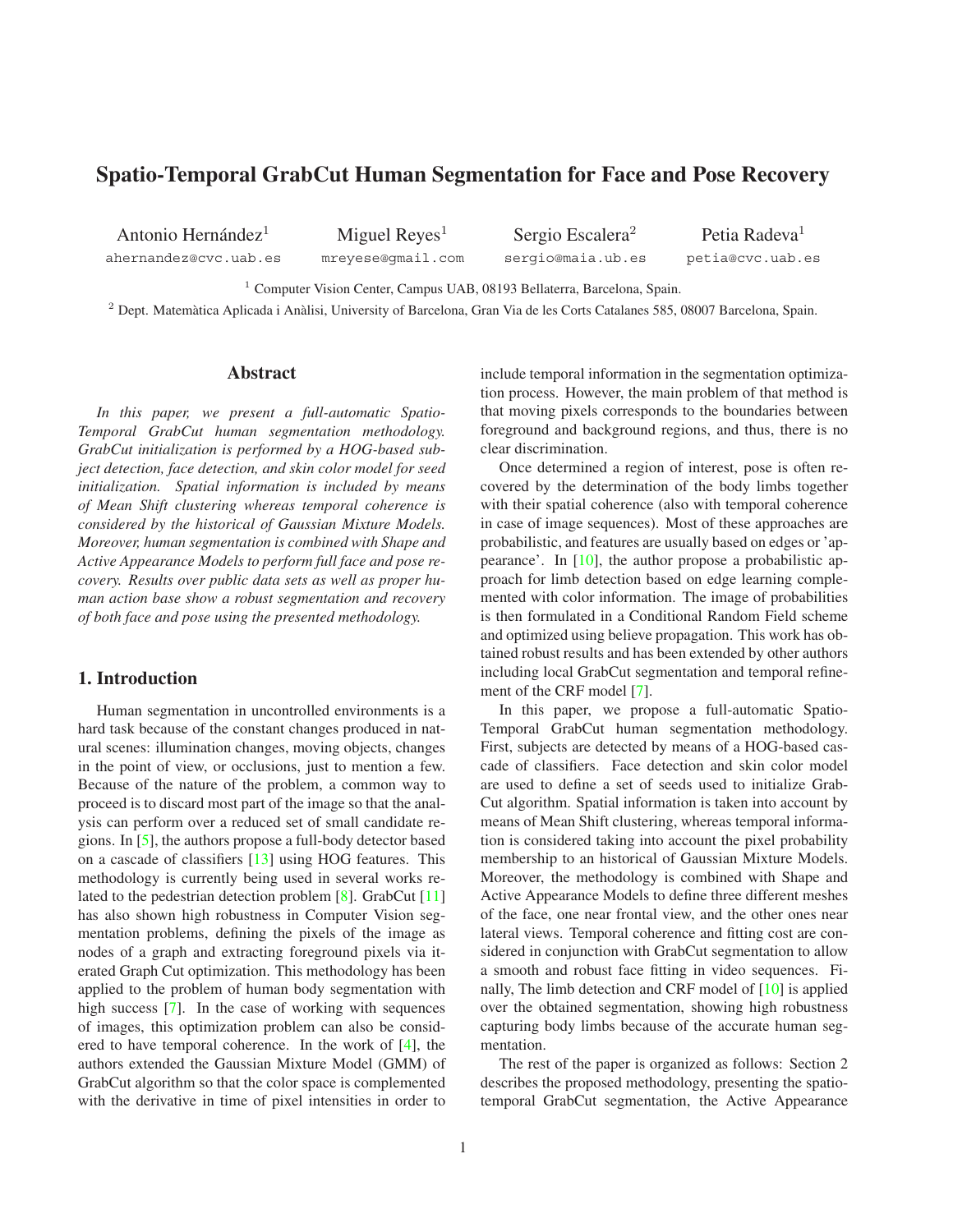<span id="page-1-1"></span>models for face fitting, and the pose recovery methodology. Experimental results on two different data sets are performed in Section 3. Finally, Section 4 concludes the paper.

### **2. Full-body pose recovery**

In this section, we present the Spatio-Temporal GrabCut methodology to deal with the problem of automatic human segmentation in video sequences. Then, we describe the Shape and Active Appearance Models used to recover the face, and the body pose recovery methodology based on the approach of [\[10\]](#page-7-6). All methods presented in this section are combined to improve final segmentation and pose recovery. Figure [1](#page-1-0) illustrates the different modules of the project.



<span id="page-1-0"></span>Figure 1. Overall block diagram of the methodolody

#### **2.1. Spatio-Temporal GrabCut segmentation**

In [\[11\]](#page-7-3), the authors proposed an approach to find a binary segmentation -Background, Foreground- of an image by formulating an energy minimization scheme as the one presented in [\[1\]](#page-7-7), extended using color instead of just gray-scale information. Given a color image, let us consider the array  $z = (z_1, ..., z_n, ..., z_N)$  of N pixels where  $z_i = (R_i, G_i, B_i), i \in [1, ..., N]$  in RGB space. The segmentation is defined as array  $\alpha = (\alpha_1, \dots \alpha_N)$ ,  $\alpha_i \in \{0, 1\}$ , assigning a label to each pixel of the image indicating if it belongs to background or foreground. A trimap  $T$  is defined by the user -in a semi-automatic way-, consisting on three regions:  $T_B$ ,  $T_F$  and  $T_U$ , each one containing initial background, foreground, and uncertain pixels, respectively. Pixels belonging to  $T_B$  and  $T_F$  are clamped as background and foreground respectively -that means GrabCut will not be able to modify these labels-, whereas those belonging to  $T_U$  are actually the ones the algorithm will be able to label. Color information is introduced by GMMs. A full covariance GMM of K components is defined for background pixels ( $\alpha_i = 0$ ), and another one for foreground pixels ( $\alpha_j = 1$ ), parametrized as follows

$$
\boldsymbol{\theta} = \{\pi(\alpha, k), \mu(\alpha, k), \Sigma(\alpha, k), \alpha \in \{0, 1\}, k = 1..K\},\tag{1}
$$

being  $\pi$  the weights,  $\mu$  the means and  $\Sigma$  the covariance matrices of the model. We also consider the array  $\mathbf{k} = \{k_1, ..., k_i, ...k_N\}, k_i \in \{1, ...K\}, i \in [1, ..., N]$  indicating the component of the background or foreground GMM (according to  $\alpha_i$ ) the pixel  $z_i$  belongs to. The energy function for segmentation is then

$$
\mathbf{E}(\alpha, \mathbf{k}, \theta, \mathbf{z}) = \mathbf{U}(\alpha, \mathbf{k}, \theta, \mathbf{z}) + \mathbf{V}(\alpha, \mathbf{z}), \qquad (2)
$$

where **U** is the likelihood potential, based on the probability distributions  $p(\cdot)$  of the GMM:

$$
\mathbf{U}(\boldsymbol{\alpha}, \mathbf{k}, \boldsymbol{\theta}, \mathbf{z}) = \sum_{i} -\log p(z_i | \alpha_i, k_i, \boldsymbol{\theta}) - \log \pi(\alpha_i, k_i)
$$
\n(3)

and V is a regularizing prior assuming that segmented regions should be coherent in terms of color, taking into account a neighborhood C around each pixel

$$
\mathbf{V}(\alpha, \mathbf{z}) = \gamma \sum_{\{m,n\} \in C} [\alpha_n \neq \alpha_m] \exp(-\beta \|z_m - z_n\|^2)
$$
\n(4)

With this energy minimization scheme and given the initial trimap  $T$ , the final segmentation is performed using a minimum cut algorithm [\[1\]](#page-7-7). The classical semi-automatic GrabCut algorithm is summarized in Algorithm 2.1.

#### **Algorithm 2.1: Original GrabCut algorithm.**

- 1: Trimap  $T$  initialization with manual annotation.
- 2: Initialize  $a_i = 0$  for  $n \in T_B$  and  $a_i = 1$  for  $n \in$  $T_U \cup T_F$ .
- 3: Initialize Background and Foreground GMMs from sets  $a_n = 0$  and  $a_n = 1$  respectively, with k-means.
- 4: Assign GMM components to pixels.
- 5: Learn GMM parameters from data z.
- 6: Estimate segmentation: Graph-cuts.
- 7: Repeat from step 4, until convergence

Our proposal bases on the previous GrabCut framework, focusing on human body segmentation and extending it by taking into account temporal coherence. We refer to each frame of the video as  $f_t, t \in \{1, ..., M\}$  being M the length of the sequence. Given a frame  $f_t$ , we first apply a person detector based on a cascade of classifiers using HOG features [\[5\]](#page-7-0). Then, we initialize the trimap  $T$  from the bounding box B retuned by the detector:  $T_U = \{z_i \in B\}$ ,  $T_B = \{z_i \notin B\}$ . Furthermore, in order to increase the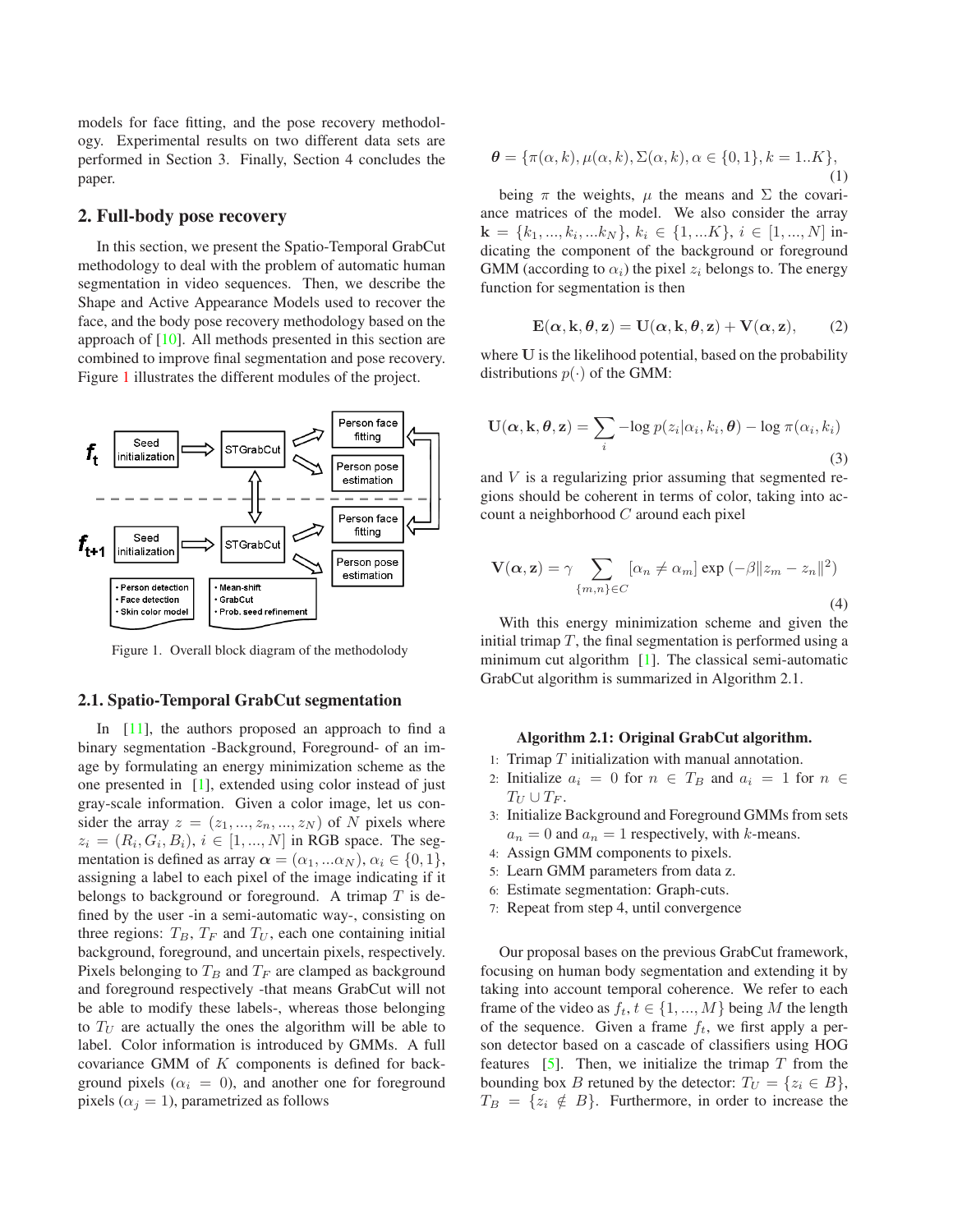<span id="page-2-3"></span>

<span id="page-2-0"></span>Figure 2. STGrabcut pipeline example: (a) Original frame, (b) Seed initialization, (c) GrabCut, (d) Probabilistic re-assignment, (e) Refinement and (f) Initialization mask for  $f_{t+1}$ 

accuracy of the segmentation algorithm, we include Foreground seeds exploiting spatial and appearance prior information. On one hand, we define a small central region  $R$  inside  $B$  and set these pixels as Foreground. On the other, we apply a face detector based on a cascade of classifiers using Haar-like features  $[13]$  over B, and learn a skin color model  $h_{skin}$ . All pixels inside  $B$  fitting in  $h_{skin}$  are also set to foreground. Therefore, we initialize  $T_F = \{z_i \in R\} \cup \{z_i \in \delta(z_i, h_{skin})\}$ , where  $\delta$  returns the set of pixels belonging to the color model defined by  $h_{skin}$ . An example of seed initialization is shown in Figure [2\(](#page-2-0)b).

Once we have initialized the trimap, we apply the iterative minimization algorithm shown in steps 4 to 7 of original GrabCut (algorithm 2.1). However, instead of applying k-means for the initialization of the GMMs we use Mean-Shift clustering, which also takes into account spatial coherence. After convergence, we obtain a segmentation  $\alpha^t$ and the updated foreground and background GMMs  $\theta^t$  at frame  $f_t$ , which are used for further initialization at frame  $f_{t+1}$ . The result of this step is shown in Figure [2\(](#page-2-0)c). Finally, we refine the segmentation of frame  $f_t$  eliminating false positive foreground pixels. By definition of the energy minimization scheme, GrabCut tends to find convex segmentation masks having a lower perimeter, given that each pixel on the boundary of the segmentation mask contributes on the global cost. Therefore, in order to eliminate these background pixels (commonly in concave regions) from the foreground segmentation, we re-initialize the trimap  $T$  as follows

<span id="page-2-1"></span>
$$
T_B = \{z_i | \alpha_i = 0\} \cup
$$
  
\n
$$
\left\{ z_i | \sum_{k=t-j}^t \frac{p(z_i | \alpha_i = 0, k_i, \theta^k)}{j} > \sum_{k=t-j}^t \frac{p(z_i | \alpha_i = 1, k_i, \theta^k)}{j} \right\}
$$
  
\n
$$
T_U = \{z_i | \alpha_i = 1\} \setminus T_B
$$
  
\n
$$
T_F = \{z_i \in \delta(z_i, h_{skin})\}
$$
\n(5)

where the pixel background probability membership is computed using the GMM models of previous segmentations. The result of this step is shown in Figure [2\(](#page-2-0)d). Once the trimap has been redefined, false positive foreground pixels still remain, so the new set of seeds is used to iterate again GrabCut algorithm, resulting in a more accurate segmentation, as we can see in Fig.  $2(e)$  $2(e)$ . Finally, considering A as the binary image representing  $\alpha$  at  $f_t$  -the one obtained before the refinement-, we initialize the trimap for  $f_{t+1}$  as follows

<span id="page-2-2"></span>
$$
T_F = \{z_i \in A \oplus ST_d\}
$$
  
\n
$$
T_U = \{z_i \in A \oplus ST_e\} \setminus T_F
$$
  
\n
$$
T_B = \{z_i, i = 1..N\} \setminus (T_F \cup T_U)
$$
\n(6)

where  $\ominus$  and  $\oplus$  are erosion and dilation operations with their respective structuring elements  $ST_d$  and  $ST_e$ . The structuring elements are simple squares of a given size depending on the size of the person and the degree of movement we allow from  $f_t$  to  $f_{t+1}$ , assuming smoothness in the movement of the person. An example of a morphological mask is shown in Figure  $2(f)$  $2(f)$ . The whole segmentation methodology is detailed in the ST-GrabCut algorithm 2.2.

#### **Algorithm 2.2: Proposed ST-GrabCut algorithm.**

- 1: Person detection on  $f_1$ .
- 2: Face detection and skin color model learning.
- 3: Trimap  $T$  initialization with detected bounding box and learnt skin color model.
- 4: Initialize  $a_i = 0$  for  $n \in T_B$  and  $a_i = 1$  for  $n \in$  $T_U \cup T_F$ .
- 5: Initialize Background and Foreground GMMs from sets  $a_n = 0$  and  $a_n = 1$  respectively, with Mean-shift.
- 6: **for**  $t = 1 ... M$ <br>7: **Person determinately**
- 7: Person detection on  $f_t$ .<br>8: Assign GMM compone
- 8: Assign GMM components to pixels of  $f_t$ .<br>9: Learn GMM parameters from data z.
- Learn GMM parameters from data z.
- 10: Estimate segmentation: Graph-cuts.
- 11: Repeat from step 8, until convergence
- 
- 12: Re-initialize trimap  $T$  (equation [5\)](#page-2-1).<br>13: Assign GMM components to pixels Assign GMM components to pixels.
- 14: Learn GMM parameters from data z.
- 15: Estimate segmentation: Graph-cuts.
- 16: Repeat from step 12, until convergence
- 17: Initialize trimap  $T$  using segmentation obtained in step 11 after convergence (equation [6\)](#page-2-2) for  $f_{t+1}$ .
- 18: **end for**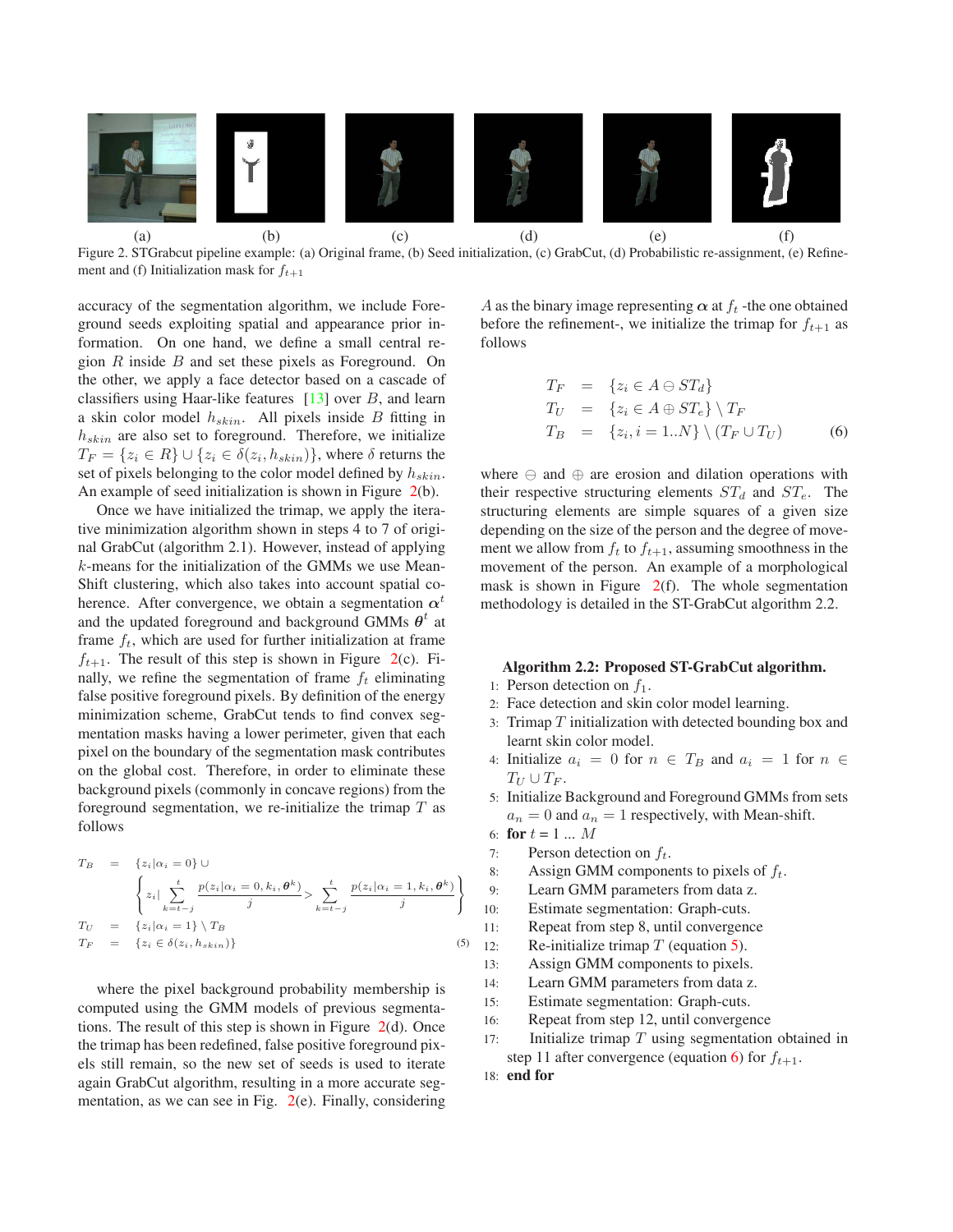#### <span id="page-3-1"></span>**2.2. Face fitting**

Once we have properly segmented the body region, next step consists of fitting the face and the body limbs. For the case of face recovery, we base our procedure on mesh fitting using Active Appearance Models (AAM), that benefits from Active Shape Models and color and texture information [\[2\]](#page-7-8).

Active Appearance Model is generated by combining a model of shape and texture variation. First, a set of points are marked on the face of the training images that are aligned, and a statistical shape model is build [\[3\]](#page-7-9). Each training image is warped so the points match those of the mean shape. This is raster scanned into a texture vector, **g**, which is normalized by applying a linear transformation,  $\mathbf{g} \mapsto (\mathbf{g} - \mu_g \mathbf{1})/\sigma_g$ , where **1** is a vector of ones, and  $\mu_g$ and  $\sigma_g^2$  are the mean and variance of elements of **g**. After<br>normalization  $\sigma_i^T \mathbf{1} = 0$  and  $|\sigma| = 1$ . Then eigenenalysis normalization,  $\mathbf{g}^T \mathbf{1} = 0$  and  $|\mathbf{g}| = 1$ . Then, eigenanalysis is applied to build a texture model. Finally, the correlations between shape and texture are learnt to generate a combined appearance model. The appearance model has parameter **c** controlling the shape and texture according to

$$
x = \overline{x} + \mathbf{Q}_s \mathbf{c} \tag{7}
$$

$$
g = \overline{g} + \mathbf{Q}_g \mathbf{c} \tag{8}
$$

where  $\bar{x}$  is the mean shape,  $\bar{g}$  the mean texture in a mean shaped patch, and  $\mathbf{Q}_s$ ,  $\mathbf{Q}_q$  are matrices designing the modes of variation derived from the training set. A shape **X** in the image frame can be generated by applying a suitable transformation to the points,  $\mathbf{x} : \mathbf{X} = S_t(\mathbf{x})$ . Typically,  $S_t$ will be a similarity transformation described by a scaling s, an in-plane rotation,  $\theta$ , and a translation  $(t_x, t_y)$ .

Once constructed the AAM, it is deformed on the image to detect and segment the face appearance as follows. During matching, we sample the pixels in the region of interest  $\mathbf{g}_{im} = T_u(\mathbf{g}) = (u_1 + 1)\mathbf{g}_{im} + u_2\mathbf{1}$ , where **u** is the vector of transformation parameters, and project into the texture model frame,  $\mathbf{g}_s = T_u^{-1}(\mathbf{g}_{im})$ . The current model texture is given by  $\mathbf{g}_m = \overline{g} + \mathbf{Q}_q \mathbf{c}$ . The current difference between model and image (measured in the normalized texture frame) is as follows

$$
\mathbf{r}(\mathbf{p}) = \mathbf{g}_s - \mathbf{g}_m \tag{9}
$$

Given the error  $E = |\mathbf{r}|^2$ , we compute the predicted displacements  $\delta \mathbf{p} = -\mathbf{R} \mathbf{r}(\mathbf{p})$ , where  $\mathbf{R} = \left(\frac{\partial \mathbf{r}^T}{\partial \mathbf{p}} \frac{\partial \mathbf{r}}{\partial \mathbf{p}}\right)^{-1} \frac{\partial \mathbf{r}^T}{\partial \mathbf{p}}$ . The model parameters are updated  $\mathbf{p} \mapsto \mathbf{p} + k\delta \mathbf{p}$ , where initially  $k = 1$ . The new points **X'** and model frame texture  $\mathbf{g}'_m$  are estimated, and the image is sampled at the new points to obtain  $\mathbf{g}'_{mi}$ , obtaining the new error vectoras  $\mathbf{r}' = T_{u'}^{-1}(g'_{im}) - g'_{m}$ . A final condition guides the end of each iteration: if  $|\mathbf{r}'|^{2} \leq F$  then we accent the new estieach iteration: if  $|\mathbf{r}'|^2 < E$ , then we accept the new esti-<br>mate otherwise we set to  $k = 0.5$ ,  $k = 0.25$ , and so on mate, otherwise, we set to  $k = 0.5$ ,  $k = 0.25$ , and so on. The procedure is repeated until no improvement is made to the error.

Taking into account the discontinuity that appears when a face moves from frontal to profile view we use three different AAM corresponding to three meshes of 21 points: frontal view  $\Im_F$ , right laterial view  $\Im_R$ , and left laterial view  $\Im_L$ . In order to include temporal and spatial coherence, meshes at frame  $f_{t+1}$  are initialized by the fitted mesh points at frame  $f_t$ . Additionally. we include a temporal change-mesh control procedure, as follows

$$
\mathfrak{S}^{t+1} = \min_{\mathfrak{S}^{t+1}} \{ E_{\mathfrak{S}_F}, E_{\mathfrak{S}_R}, E_{\mathfrak{S}_L} \}, \mathfrak{S}^{t+1} \in \nu(\mathfrak{S}^t) \tag{10}
$$

where  $\nu(\Im^t)$  corresponds to the meshes contiguous to mesh  $\Im^t$  fitted at time t (including the same mesh). This the mesh  $\Im^t$  fitted at time t (including the same mesh). This constraint avoids false jumps and imposes smoothness in constraint avoids false jumps and imposes smoothness in the temporal face behavior (e.g. a jump from right to left profile view is not allowed).

In order to obtain a more accurate pose estimation, after fitting the mesh, we take advantage of its variability to differentiate among a set of head poses. We have defined five different head poses: right, middle-right, frontal, middleleft, and left. In order to define this set, the fitted frontal meshes in the training set are classified in three different poses: middle-right, frontal, and middle left, whereas the training samples of the left and right meshes are directly classified in full-left and full-right poses, respectively. In order to learn the five different head poses, training images are aligned, and PCA is applied to save the 20 most representative eigenvectors. Then, a new mesh is projected to that new space and classified to one of the five different head poses according to a 3-Nearest Neighbor rule.

Figure [3](#page-3-0) shows examples of the AAM model fitting in natural images (obtained from [\[9\]](#page-7-10)) for the three different meshes.



Figure 3. From left to right: left, frontal, and right mesh fitting using AAM.

#### <span id="page-3-0"></span>**2.3. Pose recovery**

Considering the refined segmented body region, we construct a pictorial structure model [\[6\]](#page-7-11). We use the method of Ramanan  $[10, 7]$  $[10, 7]$  $[10, 7]$ , which captures the appearance and spatial configuration of body parts. A person's body parts are tied together in a tree-structured conditional random field. Parts,  $l_i$ , are oriented patches of fixed size, and their position is parameterized by location  $(x, y)$  and orientation  $\phi$ .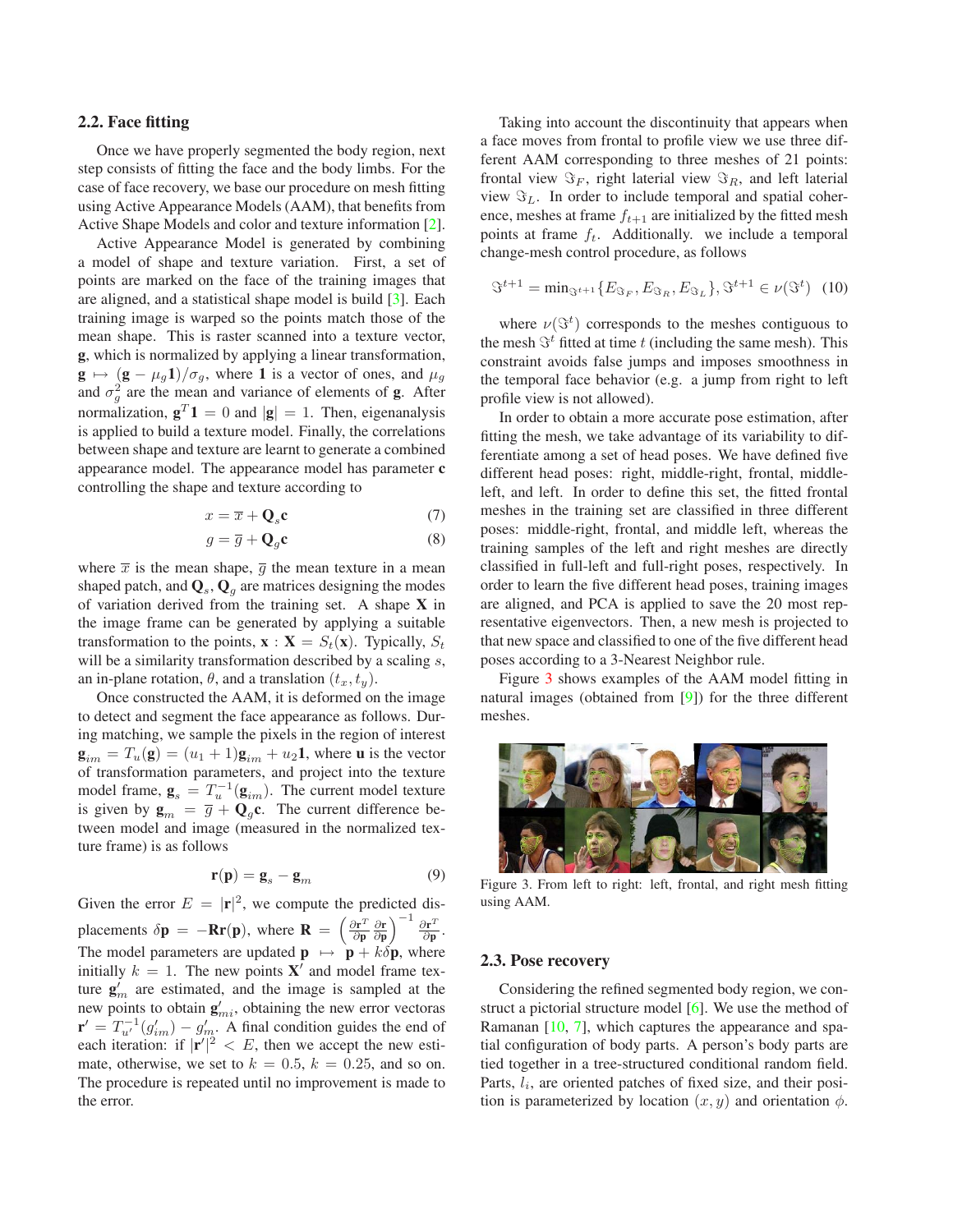<span id="page-4-2"></span>The posterior of a configuration of parts  $L = l_i$  given a frame  $f_t$  is

$$
P(L|f_t) \propto \exp\left(\sum_{(i,j)\in E} \Psi(l_i, l_j) + \sum_i \Phi(l_i|f_t)\right) \tag{11}
$$

The pairwise potential  $\Psi(l_i, l_j)$  corresponds to a spatial prior on the relative position of parts and embeds the kinematic constraints. The unary potential  $\Phi(l_i|I)$  corresponds to the local image evidence for a part in a particular position. Inference is performed over tree-structured conditional random field by sum-product Belief Propagation.

Since the appearance of the parts is initially unknown, a first inference uses only edge features in Φ. This delivers soft estimates of body part positions, which are used to build appearance models of the parts and background (color histograms). Inference in then repeated with  $\Phi$  using both edges and appearance. This parsing technique simultaneously estimates pose and appearance of parts. For each body part, parsing delivers a posterior marginal distribution over location and orientation  $(x, y, \phi)$  [\[10,](#page-7-6) [7\]](#page-7-4).

#### **3. Results**

Before the presentation of the results, we discuss the data, methods and parameters of the comparative, and validation measurements.

◦ *Data*: We use the public image sequences of the Chroma Video Segmentation Ground Truth (cVSG) [\[12\]](#page-7-12), a corpus of video sequences and segmentation masks of people. Chroma based techniques have been used to record Foregrounds and Backgrounds separately, being later combined to achieve final video sequences and accurate segmentation masks almost automatically. Some samples of the sequence we have used for testing are shown in Figure  $4(a)$  $4(a)$ . The sequence has a total of 307 frames. This image sequence includes several critical factors that make segmentation difficult: object textural complexity, object structure, uncovered extent, object size, Foreground and Background velocity, shadows, background textural complexity, Background multimodality, and small camera motion. Alternatively as a second database we have also used a set of 30 videos corresponding to the defense of undergraduate thesis at the University of Barcelona to test the methodology in a different environment (UBDataset). Some samples of this data set are shown in Figure [4\(](#page-4-0)b).

◦ *Methods*:

We test the classical semi-automatic GrabCut algorithm for human segmentation comparing with the proposed ST-GrabCut algorithm. We also test the mesh fitting and body pose recovery methodologies over the obtained segmentation.

◦ *Validation measurements*: In order to evaluate the robustness of the methodology for human body segmentation,





(b)

<span id="page-4-0"></span>Figure 4. (a) Samples of the cVSG corpus and (b) UBDataset image sequences.

face and pose fitting, we use the ground truth masks of the video sequences to compute the overlapping factor  $O$  as follows

<span id="page-4-1"></span>
$$
O = \frac{\sum M_{GC} \cap M_{GT}}{\sum M_{GC} \cup M_{GT}}
$$
(12)

where  $M_{GC}$  and  $M_{GC}$  are the binary masks obtained for spatio-temporal GrabCut segmentation and the ground truth mask, respectively.

#### **3.1. Spatio-tempral GrabCut Segmentation**

First, we test the proposed ST-GrabCut segmentation on the sequence from the public cVSG corpus. The results for the different experiments are shown in Table [1.](#page-6-0) In order to avoid the manual initialization of classical GrabCut algorithm, for all the experiments, seed initialization is performed applying the commented person HOG detection, face detection, and skin color model. First row of Table [1](#page-6-0) shows the overlapping performance of [12](#page-4-1) applying GrabCut segmentation with  $k$ -means clustering to design the GMM models. Second row shows the overlapping performance considering Mean Shift clustering to design the GMM models. One can see a slight improvement when using the second strategy. This is mainly due to the fact that Mean Shift clustering takes into account spatial information of pixels in clustering time, which better defines contiguous pixels of image to belong to GMM models of foreground and background. Third performance in Table [1](#page-6-0) shows the overlapping results considering the morphology refinement based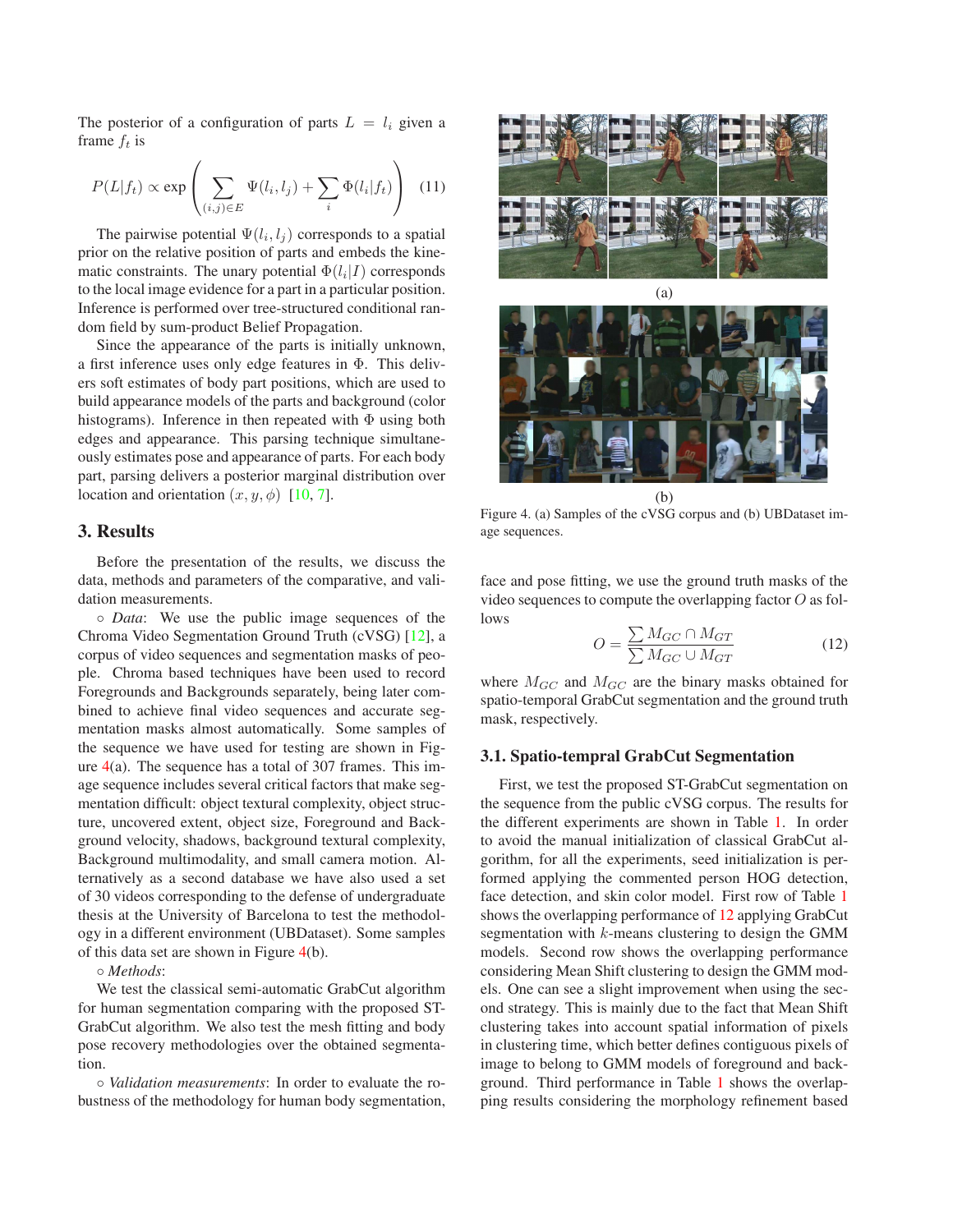

Figure 5. Segmentation examples of (a) UBDataset sequence 1, (b) UBDataset sequence 2 and (c) cVSG sequence.

<span id="page-5-0"></span>on previous segmentation. In this case, we obtain near 10% of performance improvement respect the previous result. Finally, last result of Table [1](#page-6-0) shows the full-automatic ST-GrabCut segmentation overlapping performance. One can see that it achieves about 25% of performance improvement in relation with the previous best performance. Some segmentation results obtained by the GrabCut algorithm for the cVSG corpus are shown in Figure [5.](#page-5-0) Note that the ST-GrabCut segmentation is able to robustly segment convex regions. We have also applied the ST-GrabCut segmentation methodology on the image sequences of UBDataset. Some segmentations are shown in Figure [5.](#page-5-0)

# **3.2. Face fitting**

In order to measure the robustness of the spatio-temporal AAM mesh fitting methodology, we performed the overlapping analysis of meshes in both un-segmented and segmented image sequence of the public cVSG corpus. Over-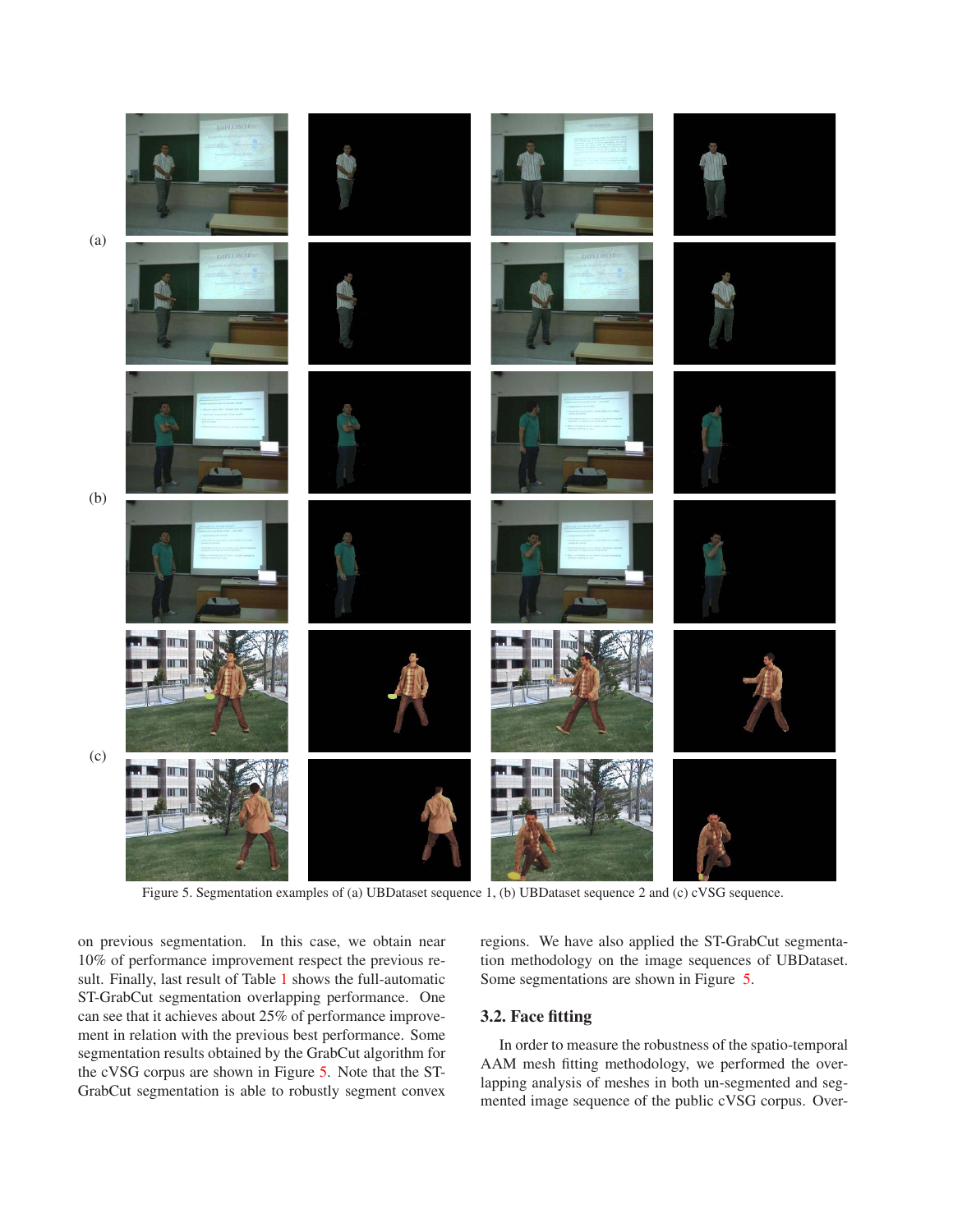<span id="page-6-4"></span>

Figure 6. Samples of the segmented cVSG corpus image sequences fitting the different AAM meshes.

<span id="page-6-2"></span>

| Approach   | Mean overlapping |
|------------|------------------|
| K-means    | 0.5356           |
| Mean-shift | 0.5424           |
| Morphology | 0.6229           |
| ST-GrabCut | 0.8747           |
|            |                  |

<span id="page-6-0"></span>Table 1. GrabCut and ST-GrabCut Segmentation results on cVSG corpus.

| Approach                                                       | Mean overlapping |  |  |
|----------------------------------------------------------------|------------------|--|--|
| Mesh fitting without segmentation                              | 0.8960           |  |  |
| ST-Grabcut & Temporal mesh fitting                             | 0.9636           |  |  |
| Table 2. AAM mesh fitting on original images and segmented im- |                  |  |  |
| ages of the cVSG corpus.                                       |                  |  |  |

| Face view       | Percentage of frames             |
|-----------------|----------------------------------|
| Left view       | 0.1300                           |
| Near Left view  | 0.1470                           |
| Frontal view    | 0.2940                           |
| Near Right view | 0.1650                           |
| Right view      | 0.2340                           |
|                 | $11.2 \text{ F}$ $1.3 \text{ F}$ |

<span id="page-6-1"></span>Table 3. Face pose percentages on the cVSG corpus.

lapping results are shown in Table [3.](#page-6-1) One can see that the mesh fitting works fine in unsegmented images, obtaining a final mean overlapping of 89.60%. However, note that combining the temporal information of previous fitting and the ST-GrabCut segmentation, the face mesh fitting considerably improves, obtaining a final of 96.36% of overlapping performance. Some example of face fitting using the AAM meshes for different face poses of the cVSG corpus are shown in Figure [6.](#page-6-2)

Finally, we have tested the classification of the five face poses on the cVSG corpus, obtaining the percentage of frames of the subject at each pose. The obtained percentages are shown in Table [3.](#page-6-1)

## **3.3. Body limbs recovery**

Finally, we combine the previous segmentation and face fitting with a full body pose recovery  $[10]$ . In order to show the benefit of applying previous ST-GrabCut segmentation, we perform the overlapping performance of full pose recovery with and without human segmentation, always within

| Approach                                                        | Mean overlapping |  |  |
|-----------------------------------------------------------------|------------------|--|--|
| Limb recovery without segmentation                              | 0.7919           |  |  |
| ST-Grabcut & Limb recovery                                      | 0.8760           |  |  |
| Table 4. Overlapping of body limbs based on ground truth masks. |                  |  |  |

<span id="page-6-3"></span>the bounding box obtained from HOG person detection. Re-sults are shown in Table [4.](#page-6-3) One can see that pose recovery considerably increases its performance when reducing the region of search based on ST-GrabCut segmentation. Some examples of pose recovery within the human segmentation regions for cVSG corpus and UBdataset are shown in Figure [7.](#page-7-13) One can see that in most of the cases body limbs are correctly detected. Only in some situations, occlusions or changes in body appearance can produce a wrong limb fitting.

Finally, in Figure [8](#page-7-14) we show the application of the whole framework to perform temporal tracking, segmentation and full face and pose recovery. The colors correspond to the body limbs. The colors increase in intensity based on the instant of time of its detection. One can see the robust detection and temporal coherence base on the smooth displacement of face and limb detections.

# **4. Conclusion**

In this paper, we presented an evolution of the semiautomatic GrabCut algorithm for dealing with the problem of human segmentation in image sequences. The new fullautomatic ST-GrabCut algorithm uses a HOG-based person detector, face detection, and skin color model to initialize GrabCut seeds. Spatial coherence is introduced via Mean Shift clustering, and temporal coherence is considered based on the historical of Gaussian Mixture Models. The segmentation procedure is combined with Shape and Active Appearance models to perform full face and pose recovery.

This general and full-automatic human segmentation, pose recovery, and tracking methodology showed higher performance than classical approaches in public image sequences from uncontrolled environments, which makes it useful for general human face and gesture analysis applications.